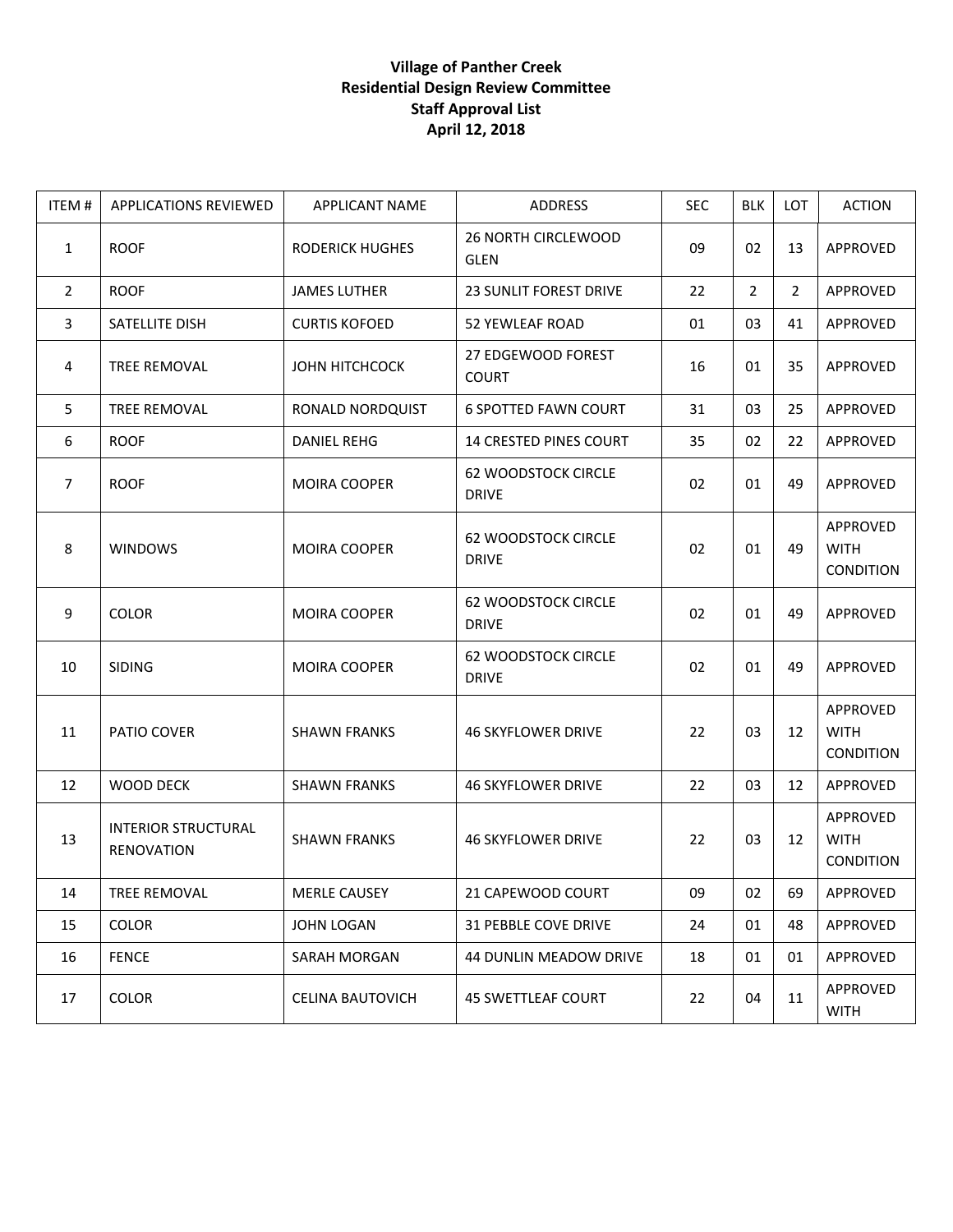|    |                                                |                         |                                                   |    |    |     | <b>CONDITIONS</b>                            |
|----|------------------------------------------------|-------------------------|---------------------------------------------------|----|----|-----|----------------------------------------------|
| 18 | <b>COLOR</b>                                   | JOSH HEGG               | <b>29 FALLING STAR ROAD</b>                       | 14 | 04 | 01  | APPROVED                                     |
| 19 | <b>GARAGE EXPANSION</b>                        | ALEJANDRO SKINNER       | <b>74 NORTH SKYFLOWER</b><br><b>COURT</b>         | 22 | 03 | 19  | APPROVED<br><b>WITH</b><br><b>CONDITIONS</b> |
| 20 | <b>COLOR</b>                                   | <b>JANET LOLL</b>       | 7 WEST BROKEN OAK COURT                           | 02 | 01 | 113 | APPROVED                                     |
| 21 | <b>DOOR</b>                                    | <b>ANN CRAGIN</b>       | <b>22 HIGHLAND CIRCLE</b>                         | 28 | 03 | 05  | APPROVED                                     |
| 22 | <b>FENCE</b>                                   | <b>ANDREW KABLI</b>     | <b>100 NORTH WOODSTOCK</b><br><b>CIRCLE DRIVE</b> | 02 | 01 | 66  | APPROVED<br><b>WITH</b><br>CONDITION         |
| 23 | <b>WINDOWS</b>                                 | <b>DEMPSEY TUCKER</b>   | <b>15 SUMMER CREST CIRCLE</b>                     | 20 | 05 | 03  | APPROVED<br><b>WITH</b><br>CONDITION         |
| 24 | <b>FENCE</b>                                   | <b>MICHAEL HOPKINS</b>  | <b>38 NORTH HIHGHLAND</b><br><b>CIRCLE</b>        | 28 | 03 | 13  | APPROVED<br><b>WITH</b><br>CONDITION         |
| 25 | <b>SECOND STORY DECK</b><br><b>WITH STAIRS</b> | <b>MARK SMITH</b>       | 79 SOUTH WAVY OAK CIRCLE                          | 07 | 06 | 13  | APPROVED<br><b>WITH</b><br><b>CONDITION</b>  |
| 26 | <b>ROOF</b>                                    | <b>HARRY DEARING</b>    | 71 INDIAN CLOVER DRIVE                            | 11 | 01 | 24  | APPROVED                                     |
| 27 | <b>ROOF</b>                                    | LINDA NEWMAN            | 1 LEVERWOOD COURT                                 | 02 | 03 | 59  | APPROVED                                     |
| 28 | <b>SIDING</b>                                  | <b>BETTY BURTON</b>     | 52 EAST TORCH PINE CIRCLE                         | 05 | 02 | 14  | APPROVED                                     |
| 29 | TREE REMOVAL                                   | <b>ROGER NICHOLSON</b>  | <b>14 ATRIUM WOODS COURT</b>                      | 35 | 01 | 69  | APPROVED<br><b>WITH</b><br>CONDITION         |
| 30 | <b>ROOF</b>                                    | <b>SHIRLEY MCKELVIE</b> | <b>68 INDIAN CLOVER DRIVE</b>                     | 11 | 01 | 10  | APPROVED                                     |
| 31 | <b>DRIVEWAY</b>                                | DAVE MEYER              | <b>62 SPLIT ROCK ROAD</b>                         | 17 | 05 | 09  | APPROVED                                     |
| 32 | <b>ROOF</b>                                    | <b>BARRY WINSTON</b>    | <b>23 PEBBLE COVE DRIVE</b>                       | 24 | 01 | 50  | APPROVED                                     |
| 33 | COLOR                                          | PATRICIA BABCOCK        | 27 PLEASURE COVE DRIVE                            | 24 | 02 | 09  | APPROVED                                     |
| 34 | COLOR                                          | PATRICK REILLY          | 47 WEST ROCK WING PLACE                           | 32 | 01 | 08  | APPROVED                                     |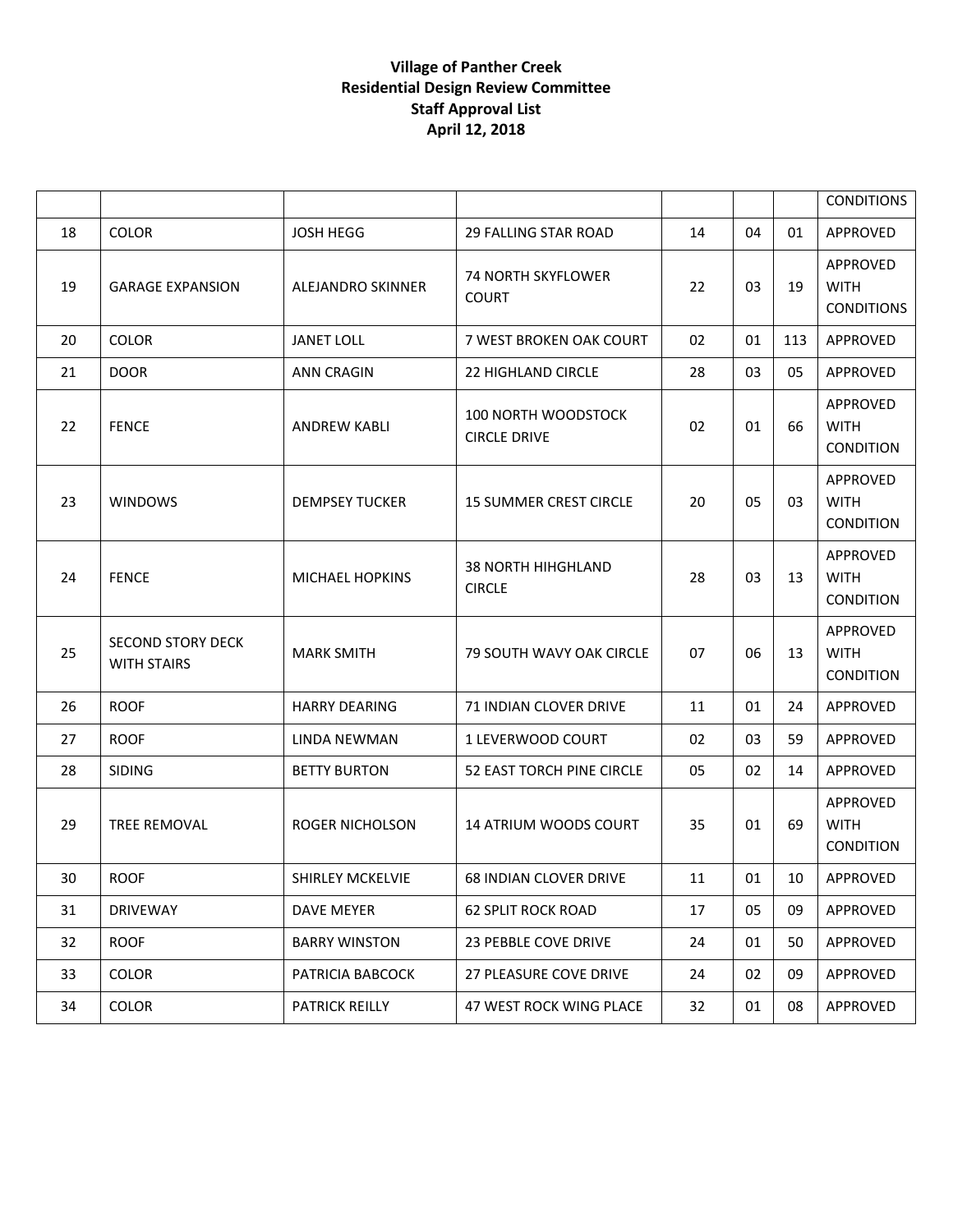| 35 | <b>GENERATOR</b>                          | <b>ROBERT RICE</b>      | 33 EAST WANDERING OAK<br><b>DRIVE</b>      | 05 | 08 | 15 | <b>APPROVED</b><br><b>WITH</b><br><b>CONDITIONS</b> |
|----|-------------------------------------------|-------------------------|--------------------------------------------|----|----|----|-----------------------------------------------------|
| 36 | <b>FENCE</b>                              | <b>MARY VELEZ</b>       | 24 TRUMMEL COURT                           | 12 | 01 | 40 | APPROVED                                            |
| 37 | <b>ROOF</b>                               | <b>BRENDA KEY</b>       | <b>135 BITTERWOOD CIRCLE</b>               | 20 | 01 | 34 | APPROVED                                            |
| 38 | <b>COLOR</b>                              | MICHAEL ZAPATA          | 11 GREENINGDON STREET                      | 12 | 02 | 07 | <b>APPROVED</b>                                     |
| 39 | <b>GUUTERS &amp;</b><br><b>DOWNSPOUTS</b> | MICHAEL ZAPATA          | 11 GREENINGDON STREET                      | 12 | 02 | 07 | <b>APPROVED</b>                                     |
| 40 | <b>COLOR</b>                              | DREW DYLEWSKI           | 18 SPOTTED FAWN COURT                      | 31 | 03 | 28 | APPROVED                                            |
| 41 | <b>PAVERS</b>                             | <b>JOHN ELLIS</b>       | <b>22 TURTLE ROCK COURT</b>                | 28 | 04 | 03 | APPROVED                                            |
| 42 | <b>FENCE</b>                              | <b>GARY BLANTON</b>     | 7 CARRIAGE PINES                           | 35 | 01 | 27 | <b>APPROVED</b><br><b>WITH</b><br><b>CONDITION</b>  |
| 43 | <b>ROOF</b>                               | ROBERT COOK             | <b>4 BASAL BRIAR COURT</b>                 | 01 | 02 | 41 | APPROVED                                            |
| 44 | <b>ROOF</b>                               | TIMOTHY THOMPSON        | <b>3 MEADOW BEAUTY COURT</b>               | 07 | 01 | 60 | APPROVED                                            |
| 45 | PERGOLA                                   | <b>ALAN KURUS</b>       | <b>11 SOUTH BUCK RIDGE</b>                 | 29 | 03 | 15 | <b>APPROVED</b><br><b>WITH</b><br><b>CONDITION</b>  |
| 46 | <b>DRIVEWAY</b>                           | MICHAEL ZAPATA          | 11 GREENINGDON STREET                      | 12 | 02 | 07 | APPROVED                                            |
| 47 | <b>COLOR</b>                              | <b>MELISSA BRAULT</b>   | 144 WEST WOODSTOCK<br><b>CIRCLE DRIVE</b>  | 02 | 01 | 87 | APPROVED                                            |
| 48 | <b>COLOR</b>                              | <b>JAMES STRICKLAND</b> | <b>74 SOUTH BROOKBERRY</b><br><b>COURT</b> | 12 | 03 | 31 | APPROVED                                            |
| 49 | <b>COLOR</b>                              | <b>ROBERT COOK</b>      | <b>4 BASAL BRIER COURT</b>                 | 01 | 02 | 41 | APPROVED                                            |
| 50 | <b>COLOR</b>                              | <b>ANTHONY MALLIZIA</b> | 15 MORNING FOREST COURT                    | 19 | 01 | 11 | APPROVED                                            |
| 51 | COLOR                                     | <b>STEVEN SCHAMUN</b>   | 234 S. CRIMSON CLOVER C IR                 | 30 | 02 | 02 | APPROVED                                            |
| 52 | <b>COLOR</b>                              | <b>RUSSELL BUEHRL</b>   | 47 TERRAVALE CT                            | 11 | 02 | 36 | APPROVED                                            |
| 53 | <b>WINDOWS</b>                            | RUSSELL BUEHRL          | 47 TERRAVALE CT                            | 11 | 02 | 36 | APPROVED                                            |
| 54 | COLOR-SIDING                              | RUSSELL BUEHRL          | 47 TERRAVALE CT                            | 11 | 02 | 36 | APPROVED                                            |